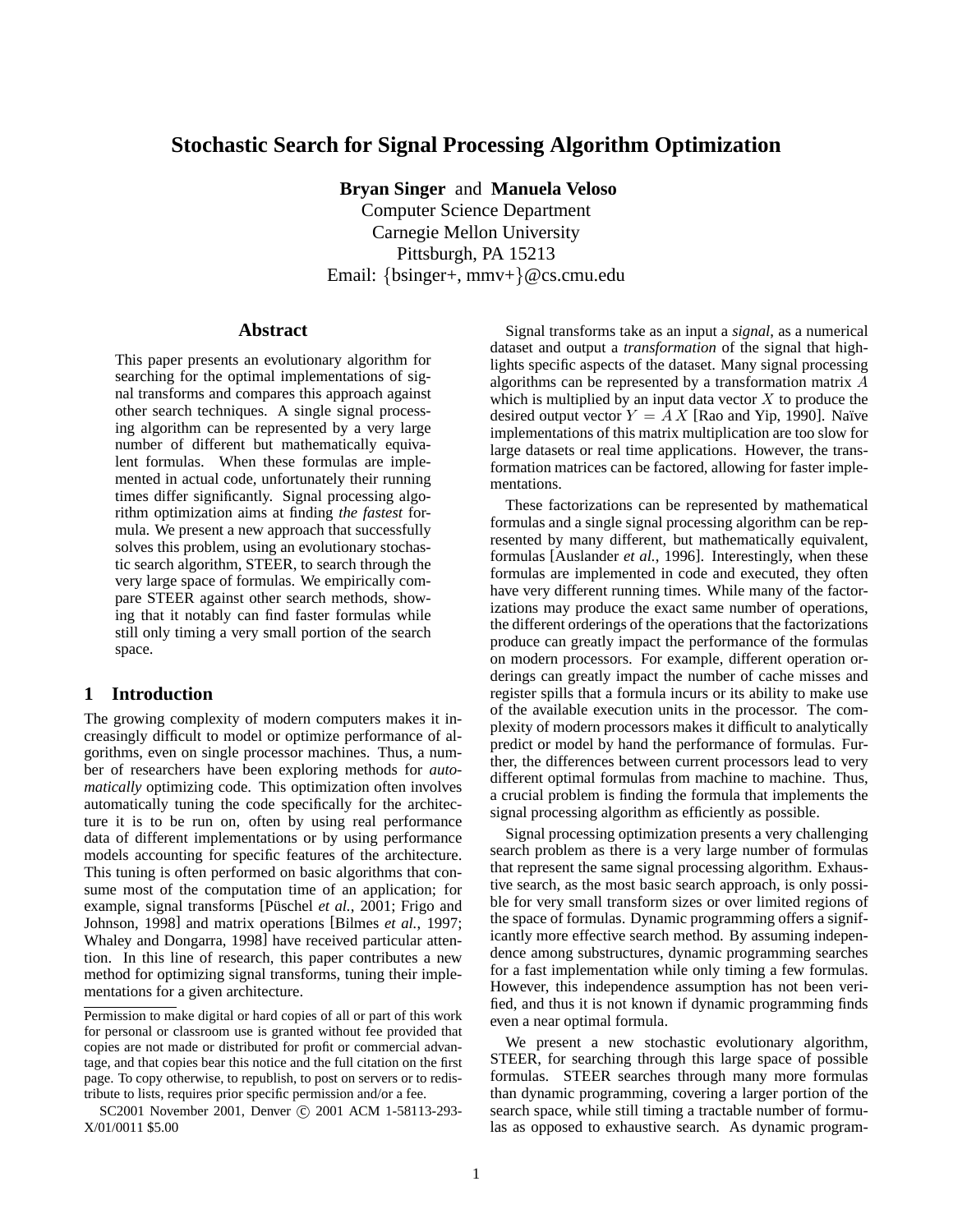ming had previously been the only search choice available for most transform sizes, STEER provides a significantly different search approach as well as an opportunity to evaluate dynamic programming.

We initially developed STEER specifically for the Walsh-Hadamard Transform (WHT). We then extended STEER as well as exhaustive search and dynamic programming to work across a wide variety of transforms, including new userdefined transforms. These extensions allow for optimization of arbitrary signal transforms without the search algorithms needing to be modified for the particular transform currently being optimized.

Through empirical comparisons, we show that STEER can find formulas that run faster than what dynamic programming finds for several transforms. For at least one case, we show that STEER is able to find a formula that runs about as fast as the best one found by exhaustive search while timing significantly less formulas than exhaustive search. Specifically with the WHT, STEER provides evidence, for the first time, that dynamic programming finds very good formulas if dynamic programming does not make a poor choice early in its search.

#### **2 Signal Processing Background**

The Walsh-Hadamard Transform of a signal  $x$  of size  $2^n$  is the product  $WHT(2^n) \cdot x$  where

$$
WHT(2^n) = \bigotimes_{i=1}^n \left[ \begin{array}{cc} 1 & 1 \\ 1 & -1 \end{array} \right],
$$

and ⊗ is the tensor or Kronecker product [Beauchamp, 1984]. If A is a  $m \times m$  matrix and B a  $n \times n$  matrix, then  $A \otimes B$  is the block matrix product

$$
\left[\begin{array}{ccc} a_{1,1}B & \cdots & a_{1,m}B \\ \vdots & \ddots & \vdots \\ a_{m,1}B & \cdots & a_{m,m}B \end{array}\right].
$$

For example,  $WHT(2^2) =$ 

$$
\left[\begin{array}{rrr} 1 & 1 \\ 1 & -1 \end{array}\right] \otimes \left[\begin{array}{rrr} 1 & 1 \\ 1 & -1 \end{array}\right] = \left[\begin{array}{rrr} 1 & 1 & 1 & 1 \\ 1 & -1 & 1 & -1 \\ 1 & 1 & -1 & -1 \\ 1 & -1 & -1 & 1 \end{array}\right].
$$

By calculating and combining smaller WHTs appropriately, the structure in the WHT transformation matrix can be leveraged to produce more efficient algorithms. Let  $n =$  $n_1 + \cdots + n_t$  with all of the  $n_i$  being positive integers. Then,  $WHT(2<sup>n</sup>)$  can be rewritten as

$$
\prod_{i=1}^t(I_{2^{n_1+\cdots+n_{i-1}}}\otimes WHT(2^{n_i})\otimes I_{2^{n_{i+1}+\cdots+n_t}})
$$

where  $I_k$  is the  $k \times k$  identity matrix. This break down rule can then be recursively applied to each of these new smaller WHTs. Thus,  $WHT(2^n)$  can be rewritten as any of a large number of different but mathematically equivalent formulas.

Any of these formulas for  $WHT(2<sup>n</sup>)$  can be uniquely represented by a tree, which we call a "split tree." For example, suppose  $\dot{W}HT(2^5)$  was factored as:

$$
WHT(2^5)
$$
  
=  $[WHT(2^3) \otimes I_{2^2}][I_{2^3} \otimes WHT(2^2)]$   
=  $[{(WHT(2^1) \otimes I_{2^2})(I_{2^1} \otimes WHT(2^2))} \otimes I_{2^2}]$   
 $[I_{2^3} \otimes \{(WHT(2^1) \otimes I_{2^1})(I_{2^1} \otimes WHT(2^1))\}]$ 

The split tree corresponding to the final formula is shown in Figure 1(a). Each node's label in the split tree is the base two logarithm of the size of the WHT at that level. The children of a node indicate how the node's WHT is recursively computed.



Figure 1: Two different split trees for  $WHT(2^5)$ .

In general, each node of a split tree should contain not only the size of the transform, but also the transform at that node and the break down rule being applied. A break down rule specifies how a transform can be computed from smaller or different transforms. In Figure 1, the representation was simplified since it only used one break down rule which only involved WHTs.

There is a very large number of possible split trees, or equivalently formulas, for a WHT of any given size. or equivalently formulas, for a WHT of any given size.<br>WHT(2<sup>n</sup>) has on the order of  $\Theta((4 + \sqrt{8})^n/n^{3/2})$  different possible split trees. For example,  $WHT(2^8)$  has 16,768 different split trees. Considering only binary WHT split trees slightly reduces the search space, but there are still  $\Theta(5^n/n^{3/2})$  split trees [Johnson and Püschel, 2000].

For the results with the WHT, we used a WHT package, [Johnson and Püschel, 2000], which can implement in code, run, and time WHT formulas passed to it. The WHT package allows leaves of the split trees to be sizes  $2<sup>1</sup>$  to  $2<sup>8</sup>$  which are implemented as unrolled straight-line code. This introduces a trade-off since straight-line code has the advantage that it does not have loop or recursion overhead but the disadvantage that very large code blocks will overfill the instruction cache.

Figure 2 shows a histogram of the running times of all of the binary split trees of  $WHT(2^{16})$  with no leaves of size  $2^1$ . This data was collected on a Pentium III running Linux. The histogram shows a significant spread of running times, almost a factor of 6 from fastest to slowest. Further, it shows that there are relatively few formulas that are amongst the fastest.



Figure 2: Histogram of running times of all  $WHT(2^{16})$  binary split trees with no leaves of size  $2<sup>1</sup>$ .

The four types of discrete cosine transforms (DCTs) [Rao and Yip, 1990] are considerably different from the WHT. The following differences are of importance:

• While we have used just one basic break down rule for the WHT, there are several very different break down rules for most of the different types of DCTs.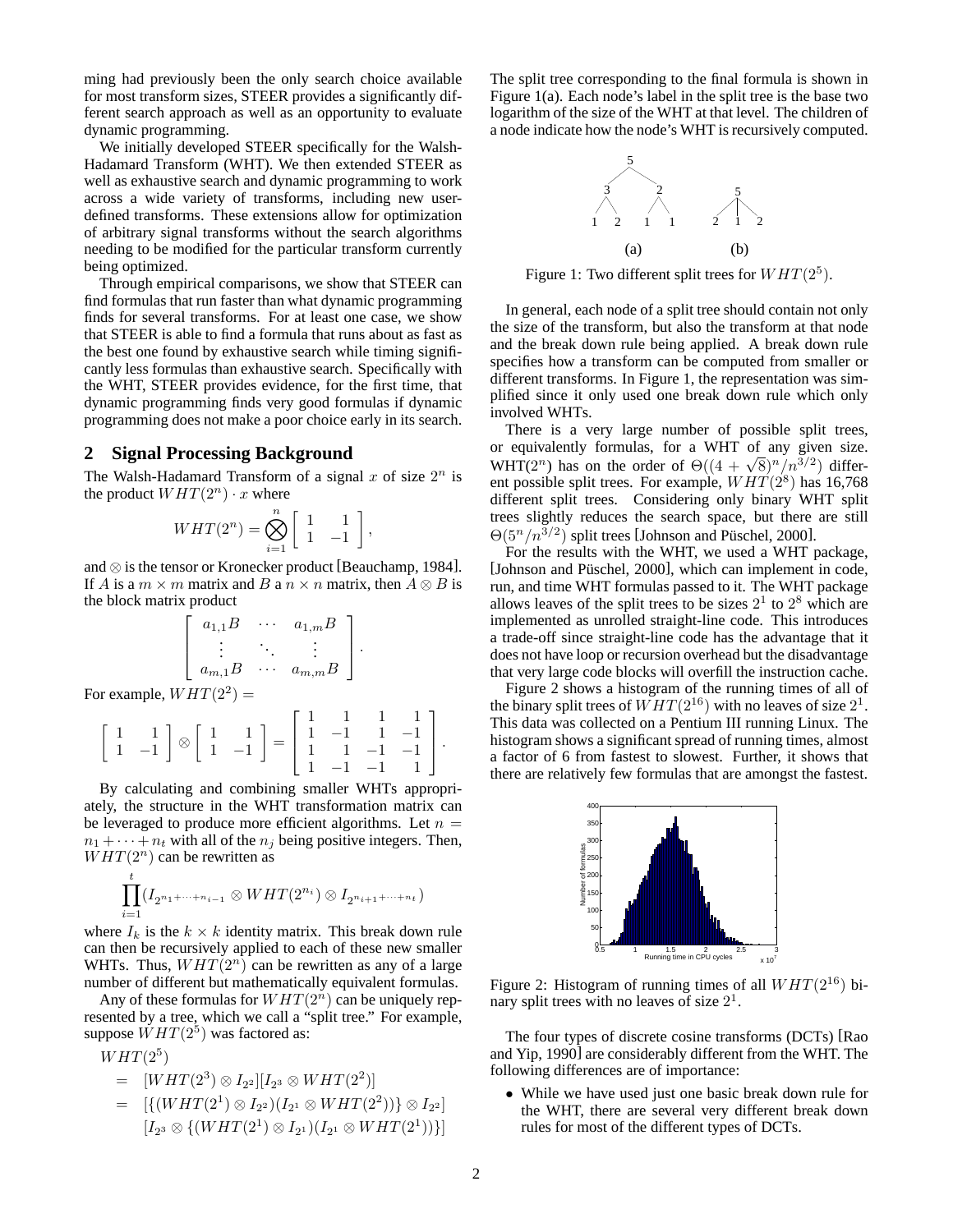- While the break down rule for the WHT allowed for many possible sets of children, most of the break down rules for the DCTs specify exactly one set of children.
- While the WHT factored into smaller WHTs, the break down rules for the DCTs often factor one transform into two transforms of different types or even translate one DCT into another DCT or into a discrete sine transform. Thus, a split tree for a DCT labels the nodes not only with the size of the transform, but also with the transform and the applied break down rule.
- The number of factorizations for the DCTs grows even quicker than that for the WHT. For example, DCT type IV already has about  $1.9 \times 10^9$  different factorizations at size  $2^5$  and about  $7.3 \times 10^{18}$  factorizations at size  $2^6$ with our current set of break down rules.

## **3 Search Techniques**

There are several approaches for searching for fast implementations of signal processing algorithms, including exhaustive search, dynamic programming, random search, and evolutionary algorithms.

One simple approach to optimization is to exhaust over all possible formulas of a signal transform and to time each one on each different machine that we are interested in. There are three problems with this approach: (1) each formula may take a non-trivial amount of time to run, (2) there is a very large number of formulas that need to be run, and (3) just enumerating all of the possible formulas may be impossible. These problems make the approach intractable for transforms of even small sizes.

With the WHT, there are several ways to limit the search space. One such limitation is to exhaust just over the binary split trees, although there still are many binary split trees. In many cases, the fastest WHT formulas never have leaves of size  $2<sup>1</sup>$ . By searching just over split trees with no leaves of size  $2<sup>1</sup>$ , the total number of trees that need to be timed can be greatly reduced, but still becomes intractable at larger sizes.

A common approach for searching the very large space of possible implementations of signal transforms has been to use dynamic programming [Johnson and Burrus, 1983; Frigo and Johnson, 1998; Haentjens, 2000; Sepiashvili, 2000]. This approach maintains a list of the fastest formulas it has found for each transform and size. When trying to find the fastest formula for a particular transform and size, it considers all possible splits of the root node. For each child of the root node, dynamic programming substitutes the best split tree found for that transform and size. Thus, dynamic programming makes the following assumption:

**Dynamic Programming Assumption:** The fastest split tree for a particular transform and size is also the best way to split a node of that transform and size in a larger tree.

While dynamic programming times relatively few formulas for many transforms, it would need to time an intractable number of formulas for large WHTs. However, by restricting to just binary WHT split trees, dynamic programming becomes very efficient. Between the two extremes, k-way dynamic programming considers split trees with at most  $k$ children at any node. Unfortunately, increasing  $k$  can significantly increase the number of formulas to be timed.

As another generalization, *k*-best dynamic programming keeps track of the  $k$  best formulas for each transform and size [Haentjens, 2000; Sepiashvili, 2000]. This softens the dynamic programming assumption, allowing for the fact that a sub-optimal formula for a given transform and size might be the optimal way to split such a node in a larger tree. Unfortunately, moving from standard 1-best to just 2-best more than doubles the number of formulas to be timed.

While dynamic programming has been frequently used, it is not known how far from optimal it is at larger sizes where it can not be compared against exhaustive search. Other search techniques with different biases will explore different portions of the search space. This exploration may find faster formulas than dynamic programming finds or provide evidence that the dynamic programming assumption holds in practice.

A very different search technique is to generate a fixed number of random formulas and time each. This approach assumes that while the running times of different formulas may vary considerably, there is still a sufficiently large number of formulas that have running times close to the optimal. Evolutionary techniques provide a refinement to the previous approach [Goldberg, 1989]. Evolutionary algorithms add a bias to random search directing it toward better formulas.

## **4 STEER for the WHT**

We developed an evolutionary algorithm named STEER (Split Tree Evolution for Efficient Runtimes) to search for optimal signal transform formulas. Our first implementation of STEER explicitly only searched for optimal WHT formulas. This section describes STEER for the WHT, while Section 6 describes our more recent implementation of STEER that will work for a variety of transforms.

Given a particular size, STEER generates a set of random WHT formulas of that size and times them. It then proceeds through evolutionary techniques to generate new formulas and to time them, searching for the fastest formula. STEER is very similar to a standard genetic algorithm [Goldberg, 1989] except that STEER uses split trees instead of a bit vector as its representation. At a high level, STEER proceeds as follows:

- 1. Randomly generate a population  $P$  of legal split trees of a given size.
- 2. For each split tree in  $P$ , obtain its running time.
- 3. Let  $P_{fastest}$  be the set of the b fastest trees in P.
- 4. Randomly select from  $P$ , favoring faster trees, to generate a new population  $P_{new}$ .
- 5. Cross-over c random pairs of trees in  $P_{new}$ .
- 6. Mutate m random trees in  $P_{new}$ .
- 7. Let  $P \leftarrow P_{fastest} \cup P_{new}$ .
- 8. Repeat step 2 and following.

All selections are performed with replacement so that  $P_{new}$ may contain many copies of the same tree. Since obtaining a running time is expensive, running times are cached and only new split trees in  $P$  at step 2 are actually run.

#### **4.1 Tree Generation and Selection**

Random tree generation produces the initial population of legal split trees from which STEER searches. To generate a random split tree, STEER creates a set of random leaves and then combines these randomly to generate a full tree.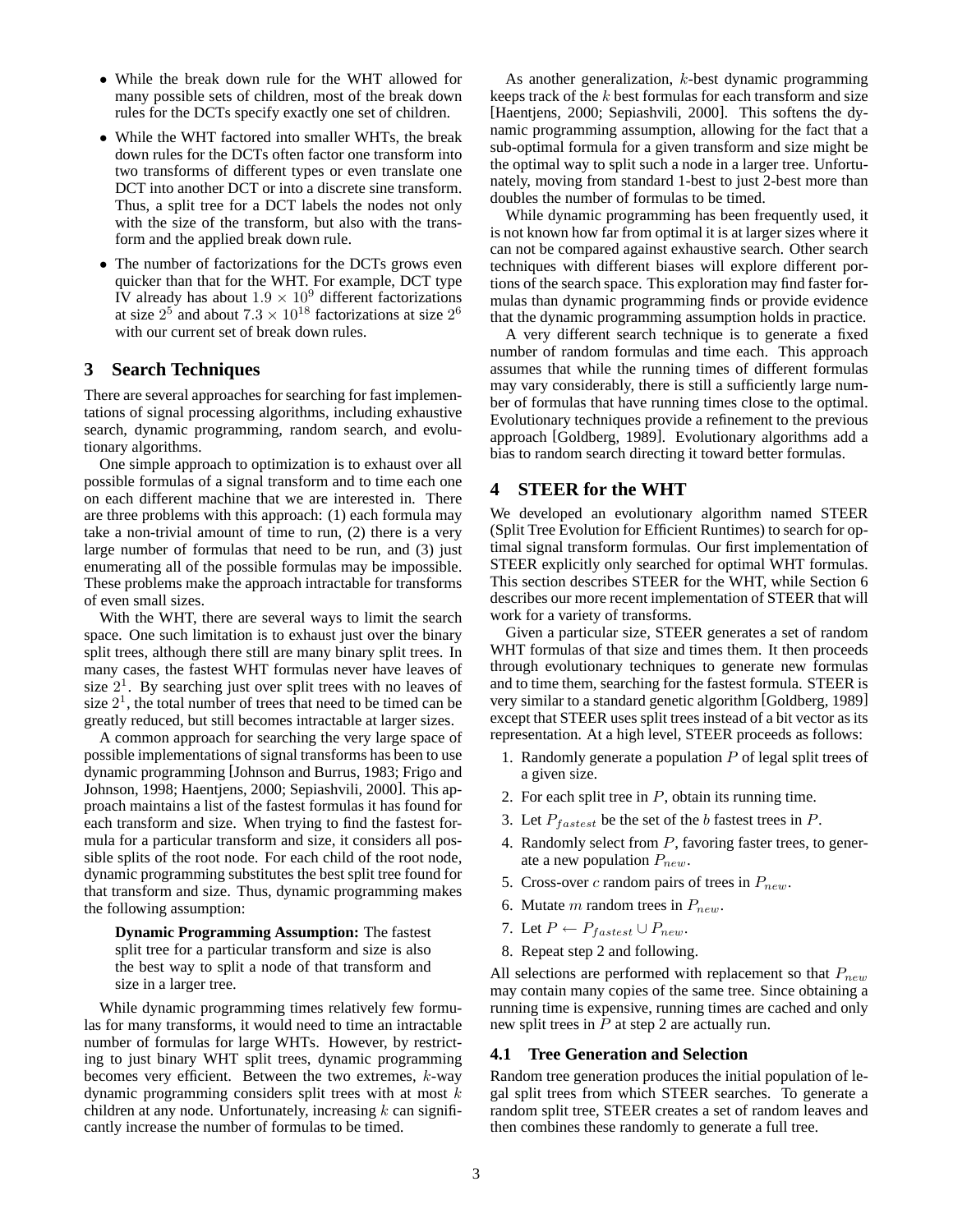To generate the new population  $P_{new}$ , trees are randomly selected from P using fitness proportional reproduction which favors faster trees. Specifically, STEER selects from P by randomly choosing any particular tree with probability proportional to one divided by the tree's running time. This method weights trees with faster running times more heavily, but allows slower trees to be selected on occasion.

#### **4.2 Crossover**

In a population of legal split trees, many of the trees may have well optimized subtrees, even while the entire split tree is not optimal. Crossover provides a method for exchanging subtrees between two split trees, allowing for one split tree to potentially take advantage of a better subtree found in another split tree [Goldberg, 1989].

Crossover on a pair of trees  $t_1$  and  $t_2$  proceeds as follows:

- 1. Let s be a random node size contained in both trees.
- 2. If no s exists, then the pair can not be crossed-over.
- 3. Select a random node  $n_1$  in  $t_1$  of size s.
- 4. Select a random node  $n_2$  in  $t_2$  of size s.
- 5. Swap the subtrees rooted at  $n_1$  and  $n_2$ .

For example, a crossover on trees (a) and (b) at the node of size 6 in Figure 3 produces the trees (c) and (d).



Figure 3: Crossover of trees (a) and (b) at the node of size 6 produces trees (c) and (d) by exchanging subtrees.

### **4.3 Mutation**

Mutations are changes to the split tree that introduce new diversity to the population. If a given split tree performs well then a slight modification of the split tree may perform even better. Mutations provide a way to search the space of similar split trees [Goldberg, 1989].

We present the mutations that STEER uses with the WHT. Except for the first mutation, all of them come in pairs with one essentially doing the inverse operation of the other. Figure 4 shows one example of each mutation performed on the split tree labeled "Original." The mutations are:

- Flip: Swap two children of a node.
- Grow: Add a subtree under a leaf, giving it children.
- Truncate: Remove a subtree under a node that could be a leaf, making the node a leaf.
- Up: Move a node up one level in depth, causing the node's grandparent to become its parent.
- Down: Move a node down one level in depth, causing the node's sibling to become its parent.
- Join: Join two siblings into one node which has as children all of the children of the two siblings.
- Split: Break a node into two siblings, dividing the children between the two new siblings.



Figure 4: Examples of each kind of mutation, all performed on the tree labeled "Original."

#### **4.4 Running STEER**

Figure 5 shows a typical plot of the running time of the best formula (solid line) and the average running time of the population (dotted line) as the population evolves. This particular plot is for  $WHT(2^{22})$  on a Pentium III. The average running time of the first generation that contains random formulas is more than twice the running time of the best formula at the end, verifying the wide spread of run times of different formulas. Further, both the average and best run times decrease significantly over time, indicating that the evolutionary operators are finding better formulas.



Figure 5: Typical plot of the best and average running time of formulas as STEER evolves the population.

#### **5 Search Algorithm Comparison for WHT**

Figure 6 shows two different runs of binary dynamic programming on the same machine, namely a Pentium III 450 MHz running Linux 2.2.5-15. For sizes larger than  $2^{10}$ , many of the formulas found in the second run are more than 5% slower than those found in the first run. An analysis of this and several other runs on this same machine shows that the major difference is what split tree is chosen for size  $2<sup>4</sup>$ . The two fastest split trees for that size have close running times. Since the timer is not perfectly accurate, it times one split tree sometimes faster and sometimes slower than the other from run to run. However, one particular split tree is consistently faster than the other when used in larger sizes.

While this specific result is particular to the machine we were using, it demonstrates a general problem with dynamic programming. There may be several formulas for small sizes that all run about equally fast. However, one formula may run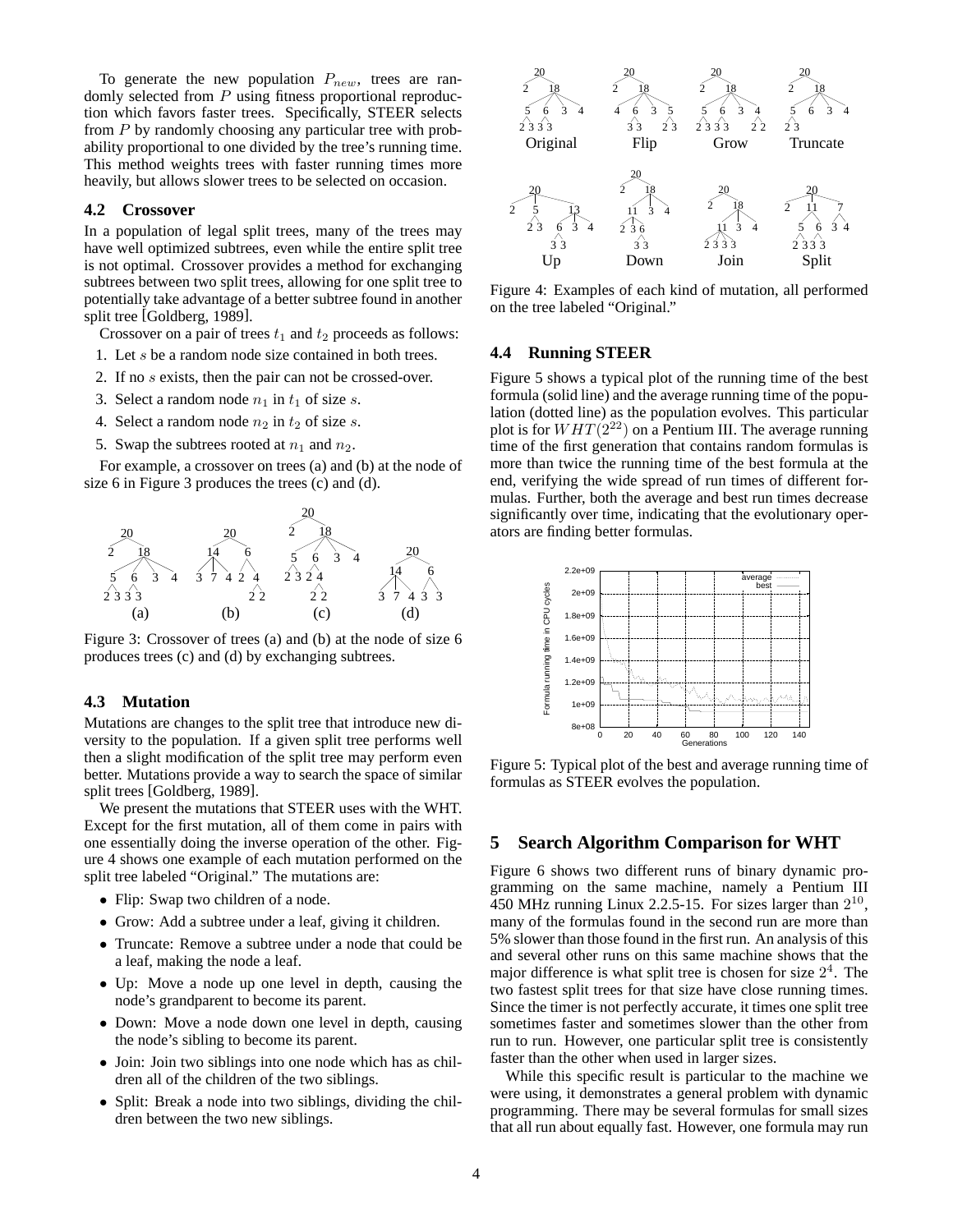

Figure 6: Two runs of dynamic programming.

considerably faster as part of a larger split tree than the others. So, if dynamic programming happens to choose poorly for smaller sizes early in its search, then it can produce significantly worse results at larger size than it would if it had choose the right formulas for smaller sizes.

Figure 7 compares the best running times found by a variety of search techniques on the same Pentium III. In this particular run, plain binary dynamic programming chose the better formula for size  $2<sup>4</sup>$  and performs well. All of the search techniques perform about equally well except for the random formula generation method which tends to perform significantly worse for sizes larger than  $2^{15}$ , indicating that some form of intelligent search is needed in this domain and that blind sampling is not effective.



Figure 7: Comparison of best WHT running times.

Figure 8 compares the number of formulas timed by each of the search methods. A logarithm scale is used along the yaxis representing the number of formulas timed. Effectively all of the time a search algorithm requires is spent in running formulas. The random formula generation method sometimes times less formulas than were generated if the same formula was generated twice. The number of formulas timed by the exhaustive search method grows much faster than all of the other techniques, indicating why it quickly becomes intractable for larger sizes. Clearly plain binary dynamic programming has the advantage that it times the fewest formulas.

Of the search methods compared, dynamic programming both finds fast WHT formulas and times relatively few formulas. However, we have also shown that dynamic programming can perform poorly if it chooses a poor formula for one of the smaller sizes. STEER also finds fast formulas but is not as strongly impacted by poor initial choices.



Figure 8: Number of WHT formulas timed.

### **6 Optimization for Arbitrary Transforms**

As part of the SPIRAL research group [Moura *et al.*, 1998], we are developing a system for implementing and optimizing a wide variety of signal transforms, including user-specified transforms. This system begins with a database of signal transforms and break down rules for factoring those transforms that can be extended by users. Mathematical formulas can be generated for fully factored transforms [Püschel et al., 2001], and these formulas can be compiled into executable code [Xiong *et al.*, 2001]. This section discusses how we have adapted search methods to this system so that they can be used to optimize arbitrary transforms, and then empirically compares the search methods.

Exhaustive search requires generating every possible formula for a given transform. In the SPIRAL system, this is done by using every applicable break down rule on the transform and then recursively every combination of applicable break down rules on the resulting children. We have also adapted dynamic programming to this new setting. Given a transform to optimize, dynamic programming uses every applicable break down rule to generate a list of possible sets of children. For each of these children, it then recursively calls dynamic programming to find the best split tree(s) for the children, memoizing the results. Each of these possible sets of children are used to form an entire split tree of the original transform. These new split trees are then timed to determine the fastest.

STEER as described above used many operators that heavily relied on properties of the WHT. We have adapted STEER to the SPIRAL system so it can optimize arbitrary signal transforms. The following changes were made:

- Random Tree Generation. A new method for generating a random split tree was developed. For a given transform, a random applicable break down rule is chosen, and then a random set of children are generated using the break down rule. This is then repeated recursively for each of the transforms of the children.
- Crossover. Crossover remains the same except the definition of equivalent nodes. Now instead of looking for split tree nodes of the same size, crossover must find nodes with the same transform and size.
- Mutation. We developed a new set of mutations since the previous ones were specific to the WHT. We have developed three mutations that work in this general setting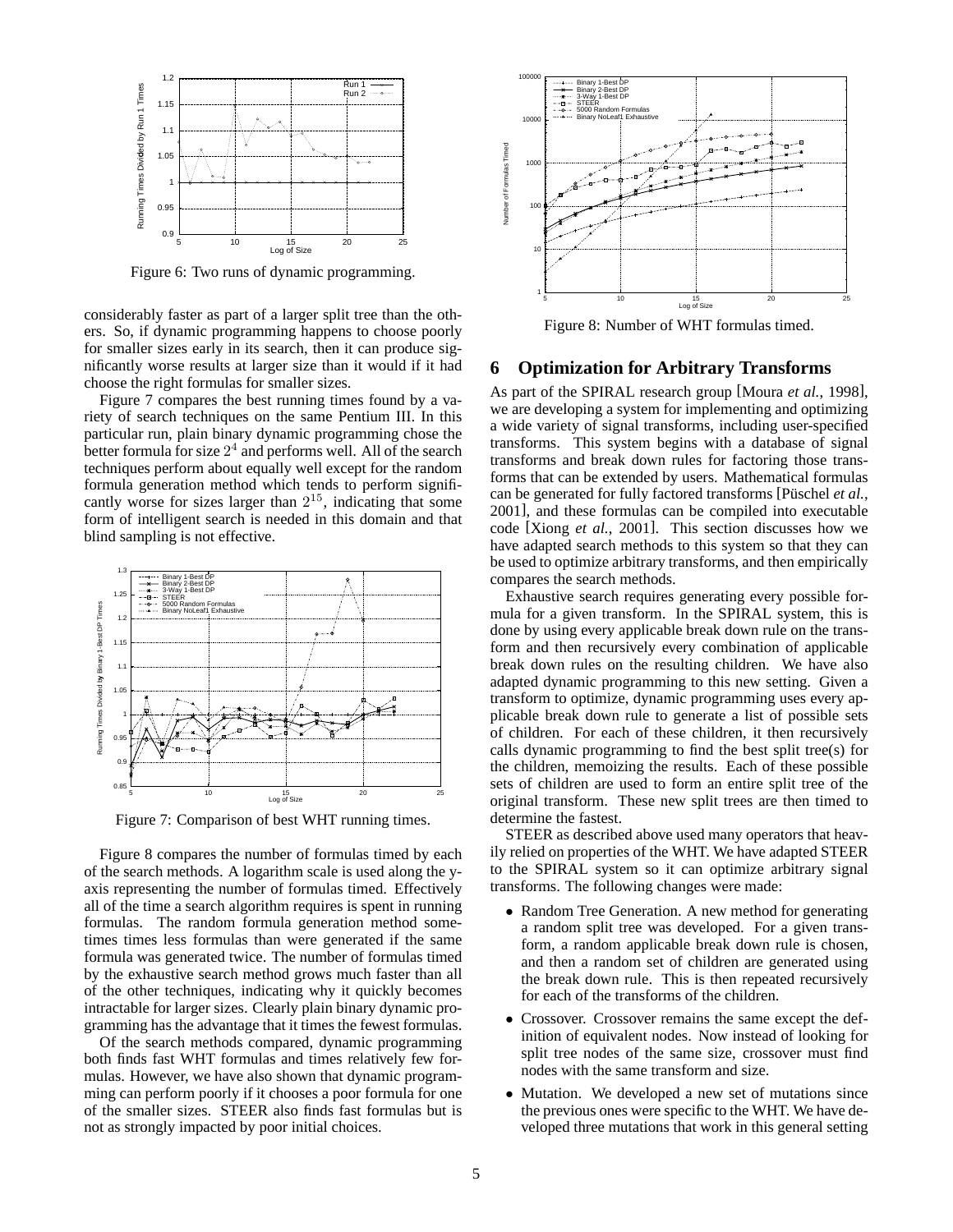

Figure 9: Examples of each general mutation, all performed on the tree labeled "Original." Areas of interest are circled.

without specific knowledge of the transforms or break down rules being considered. They are:

- **–** Regrow: Remove the subtree under a node and grow a new random subtree.
- **–** Copy: Find two nodes within the split tree that represent the same transform and size. Copy the subtree underneath one node to the subtree of the other.
- **–** Swap: Find two nodes within the split tree that represent the same transform and size. Swap the subtrees underneath the two nodes.

Figure 9 shows an example of each of these mutations. These mutations are general and will work with arbitrary user specified transforms and break down rules.

We ran dynamic programming and STEER on the same Pentium III to find fast implementations of DCTs. Figure 10 shows the running times of the best formulas found by each algorithm for DCT IV across three sizes. Figure 11 shows the same but for the four types of DCTs all of size  $2<sup>5</sup>$ . Both diagrams indicate that STEER consistently finds the fastest formulas.



Figure 10: Best DCT type IV times across several sizes.



Figure 11: Best DCT size  $2^5$  times across 4 types.

For DCT type IV size  $2<sup>4</sup>$ , exhaustive search was also performed over the space of 31,242 different formulas that can be generated with our current set of break down rules. Figure 12(a) shows the running times of the fastest formulas found by each search algorithm. Figure 12(b) shows the number of formulas timed by each of the search algorithms. The formulas found by the exhaustive search and by STEER are about equally fast while the one found by dynamic programming is slower. However, dynamic programming times very few formulas, and STEER times orders of magnitude less than the exhaustive search.

#### **7 Related Work**

A few other researchers have addressed similar goals. FFTW [Frigo and Johnson, 1998] is an adaptive package that produces efficient FFT implementations across a variety of machines. FFTW uses binary dynamic programming to search for an optimal FFT implementation.

Outside the signal processing field, several researchers have addressed the problem of selecting the optimal algorithm. Most of these approaches only search among a few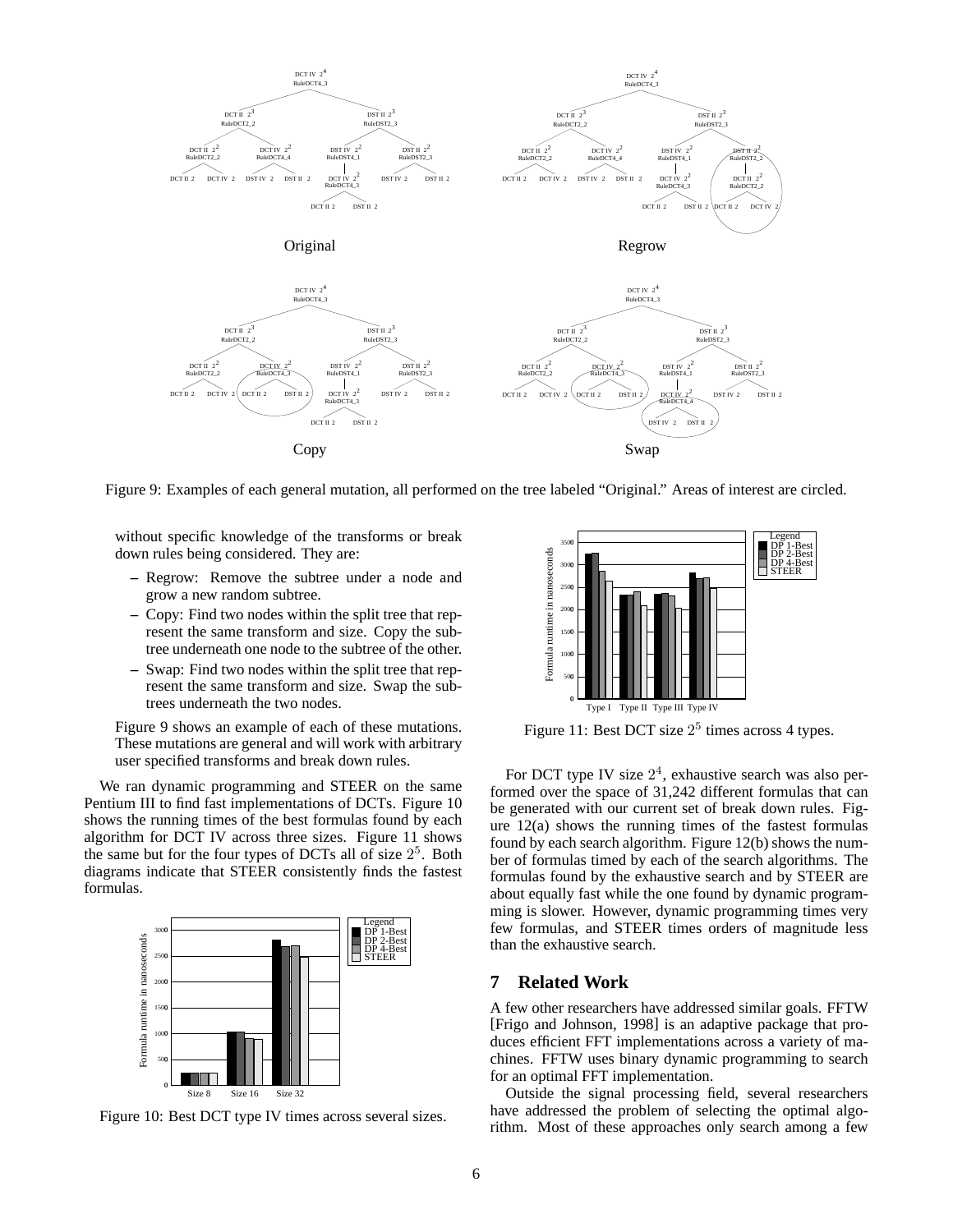

algorithms instead of the space of thousands of different implementations we consider in our work. PHiPAC [Bilmes *et al.*, 1997] and ATLAS [Whaley and Dongarra, 1998] use a set of parameterized linear algebra algorithms. For each algorithm, a pre-specified search is made over the possible parameter values to find the optimal implementation. Brewer [1995] uses linear regression to learn to predict running times for four different implementations across different input sizes, allowing him to quickly predict which of the four implementations should run fastest given a new input size. Lagoudakis and Littman [2000] use reinforcement learning to learn to select between two algorithms during successive recursive calls when solving sorting or order statistic selection problems.

### **8 Conclusion**

We have introduced a stochastic evolutionary search approach, STEER, for finding fast signal transform implementations. This domain is particularly difficult in that there is a very large number of formulas that implement the same transform and there is a wide variance in run times between formulas. We have described the development of STEER both specifically for the WHT and for a wide variety of transforms. This later form of STEER is able to optimize arbitrary transforms, even user-defined transforms that it has never before seen.

We have shown that STEER finds faster DCT formulas than dynamic programming while still timing significantly less formulas than exhaustive search. In at least one case, STEER was able to find a DCT formula that runs about equally as fast as the optimal one found by exhaustive search. We have shown that a poor early choice can cause dynamic programming to perform sub-optimally. However, STEER has, for the first time, provided evidence that dynamic programming does perform well when searching for fast WHT formulas, if dynamic programming does not make a poor early choice.

STEER mainly relies on a tree representation of formulas combined with a set of operators to effectively and legally transform the trees. STEER is thus applicable to general algorithm optimization with similar tree representations.

#### **Acknowledgements**

We would especially like to thank Jeremy Johnson, José Moura, and Markus Püschel for their many helpful discussions. This research was sponsored by the DARPA Grant No. DABT63-98-1-0004. The content of the information in this publication does not necessarily reflect the position or the policy of the Defense Advanced Research Projects Agency or the US Government, and no official endorsement should be inferred. The first author, Bryan Singer, was partly supported by a National Science Foundation Graduate Fellowship.

#### **References**

- [Auslander *et al.*, 1996] L. Auslander, J. Johnson, and R. Johnson. Automatic implementation of FFT algorithms. Technical Report 96-01, Drexel University, 1996.
- [Beauchamp, 1984] K. Beauchamp. *Applications of Walsh and Related Functions*. Academic Press, 1984.
- [Bilmes *et al.*, 1997] J. Bilmes, K. Asanović, C. Chin, and J. Demmel. Optimizing matrix multiply using PHiPAC: a Portable, High-Performance, ANSI C coding methodology. In *Proceedings of International Conference on Supercomputing*, 1997.
- [Brewer, 1995] E. Brewer. High-level optimization via automated statistical modeling. In *Proceedings of the 5th ACM SIGPLAN Symposium on Principles and Practice of Parallel Programming*, 1995.
- [Frigo and Johnson, 1998] M. Frigo and S. Johnson. FFTW: An adaptive software architecture for the FFT. In *Proceedings of International Conference on Acoustics, Speech, and Signal Processing*, volume 3, 1998.
- [Goldberg, 1989] D. Goldberg. *Genetic Algorithms in Search, Optimization, and Machine Learning*. Addison-Wesley, Reading, MA, 1989.
- [Haentjens, 2000] G. Haentjens. An investigation of Cooley-Tukey decompositions for the FFT. Master's thesis, ECE Dept., Carnegie Mellon University, 2000.
- [Johnson and Burrus, 1983] H. Johnson and C. Burrus. The design of optimal DFT algorithms using dynamic programming. In *IEEE Transactions on Acoustics, Speech, and Signal Processing*, volume 31, 1983.
- [Johnson and Püschel, 2000] J. Johnson and M. Püschel. In search of the optimal Walsh-Hadamard transform. In *Proceedings of International Conference on Acoustics, Speech, and Signal Processing*, 2000.
- [Lagoudakis and Littman, 2000] M. Lagoudakis and M. Littman. Algorithm selection using reinforcement learning. In *Proceedings of International Conference on Machine Learning*, 2000.
- [Moura *et al.*, 1998] J. Moura, J. Johnson, R. Johnson, D. Padua, V. Prasanna, and M. Veloso. SPIRAL: Portable Library of Optimized Signal Processing Algorithms, 1998. http://www.ece.cmu.edu/∼spiral/.
- [Püschel *et al.*, 2001] Markus Püschel, Bryan Singer, Manuela Veloso, and J. Moura. Fast automatic generation of DSP algorithms. In *Proceedings of the International Conference on Computational Science, Lecture Notes in Computer Science 2073*, pages 97–106. Springer-Verlag, 2001.
- [Rao and Yip, 1990] K. Rao and P. Yip. *Discrete Cosine Transform*. Academic Press, Boston, 1990.
- [Sepiashvili, 2000] D. Sepiashvili. Performance models and search methods for optimal FFT implementations. Master's thesis, ECE Dept., Carnegie Mellon University, 2000.
- [Whaley and Dongarra, 1998] R. Whaley and J. Dongarra. Automatically tuned linear algebra software. In *Proceedings of the 1998 ACM/IEEE SC98 Conference*, 1998.